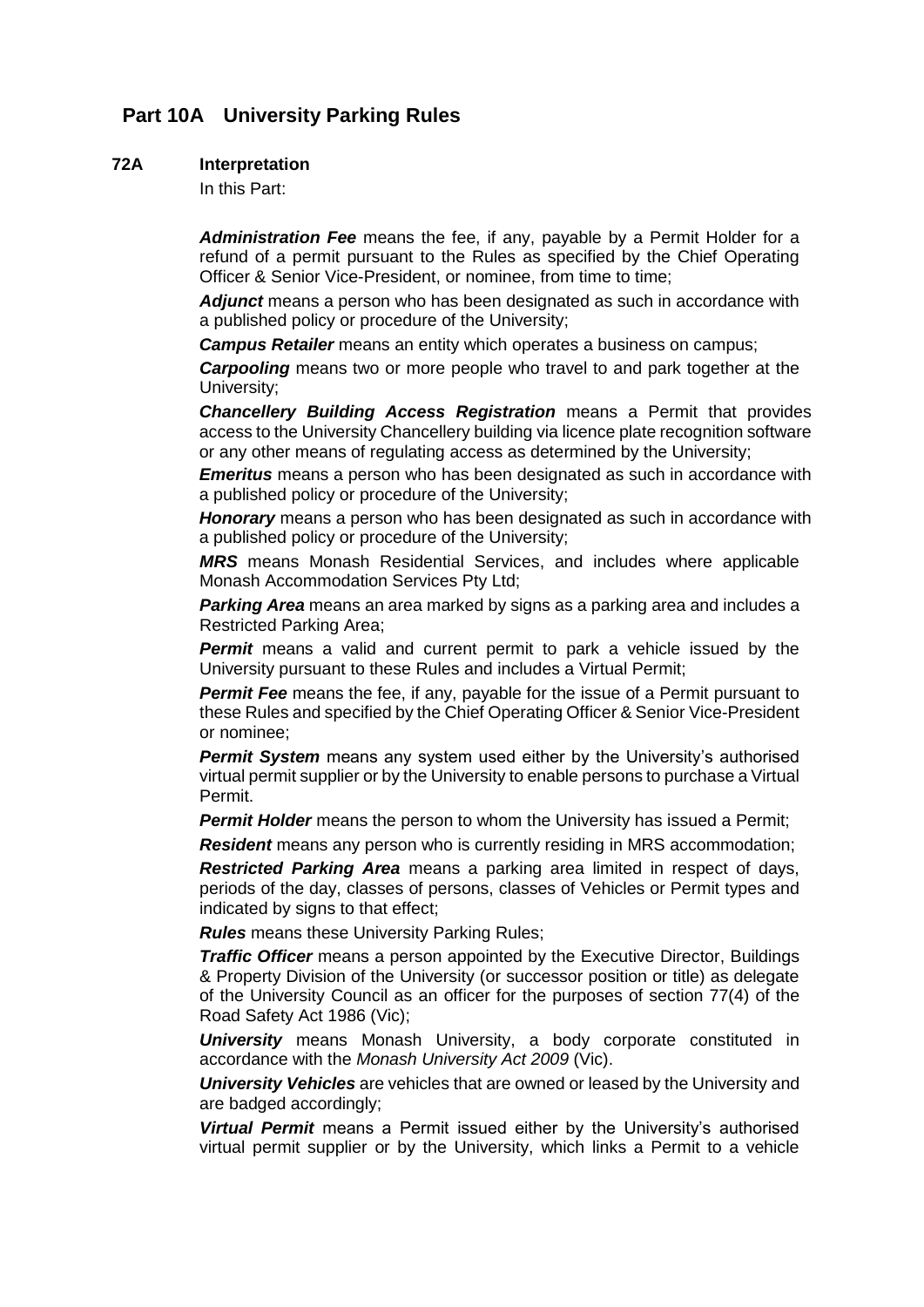registration number and does not require the display of a physical permit or ticket on the vehicle.

## **72B Parking**

- (1) For the purpose of authorising parking in a Restricted Parking Area, Permits shall be issued in accordance with these Rules
- (2) A Permit Holder must ensure that the registration details of their vehicle are maintained in the Permit System and that their vehicle registration number is clearly displayed at all times whilst parked within a Restricted Parking Area.
- (3) Persons who are Carpooling can use the University approved carpool application to validate their carpool trip and eligibility to park on campus. Persons with a validated carpool trip are entitled to park in any Blue permit area once the relevant fee has been paid.
- (4) Persons using the University approved carpool application without a passenger will be ineligible for the relevant carpool fee and will have access to the program revoked.
- (5) Vehicles must not be parked on University campus roadways or reservations or be parked as to cause an obstruction or hindrance to others, damage to landscaped surfaces, or reduce the access or egress to University campus facilities or essential campus service infrastructure.
- (6) Vehicles must not be driven on or across campus pedestrian footpaths, grassed or landscaped areas, unless prior consent has been granted by the Chief Operating Officer & Vice- President or nominee.
- (7) University Vehicles are permitted to park in Yellow and Blue Restricted Parking Areas without a Permit.

#### **72C Parking Permits and Restricted Parking Areas**

(1) The types of Permits and the classes of persons to whom each such Permit type may be issued, and the details of the Restricted Parking Area for the type of Permit are:

**Chancellery Green / Green Permit** – Available to approved University senior executive management only. Approved for parking in Green Permit, Chancellery Green Permit, Chancellery Red Permit, Red Permit and Blue Permit Restricted Parking Areas at all University campuses. Daily permits are only valid if the Permit Holder holds a Chancellery Building Access Registration in the Permit System.

**Chancellery Red Permit** – Available to approved staff only. Approved for parking in Chancellery Red Permit and Red Permit Restricted Parking Areas on all University campuses. Permits are only valid if the Permit Holder holds a Chancellery Building Access Registration in the Permit System.

**Staff Red Permit** – Available to employees of the University, to persons who are designated Honorary or Adjunct by the University, to employees of the John Monash Science School and Monash Technical School, and to management and employees (who are not otherwise a current student of the University) of Campus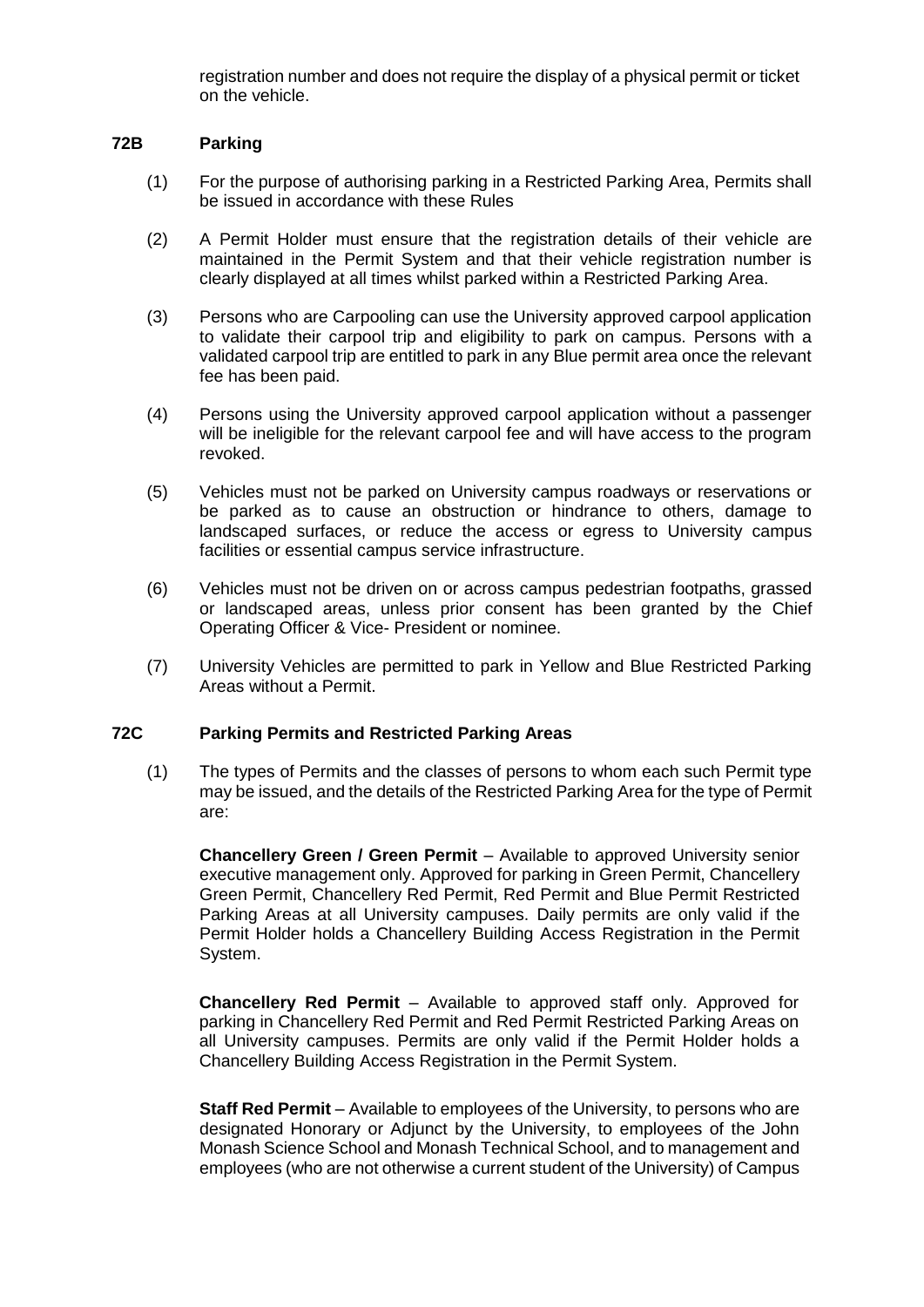Retailers. Approved for parking in Red Permit Restricted Parking Areas on all University campuses except Parkville campus (Parkville Red Permit holders can park in Red Permit Parking areas on all University campuses) and in Blue Permit Restricted Parking Area at any University campus.

**Student Red Permit** - Available to students of the University subject to daily time restrictions as advised by the Chief Operating Officer & Senior Vice-President or nominee. Approved for parking in Red Permit Restricted Parking Areas on all University campuses except Parkville campus, and in Blue Permit Restricted Parking Area at any University campus.

**Student Blue Permit** – Available to students of the University. Approved for parking in Blue Permit Restricted Parking Areas at all University campuses. Blue Permit parking is not available at the Parkville campus.

**Staff Blue Permit** – Available to employees of the University, to persons who are designated Honorary or Adjunct by the University, and to management and employees (who are not otherwise a current student of the University) of Campus Retailers. Approved for parking in Blue Permit Restricted Parking Areas at all University campuses.

**Yellow Permit** – Available to University faculties and departments only for official faculty/department business use only. Approved for parking in Yellow Permit and Blue Permit Restricted Parking Areas.

**MRS Permit** - Available to MRS Residents only. Approved parking in specified MRS Permit Restricted Parking Areas unless otherwise agreed by MRS.

**MRS Visitor Permit** – Available to persons visiting Residents. Approved parking in specified MRS Permit Restricted Parking Areas.

**Contractor Permit** - Available to University approved contractors. Approved parking in Blue Permit Restricted Parking Areas at the relevant University campus or for no more than two hours parking at a time in Yellow Permit Restricted Parking Areas.

**Monash Sport Permit** – Available to approved Monash Sport and Recreation members who are not employees or students of the University. Approved for parking in Blue Permit Restricted Parking Areas at Clayton and Peninsula campuses only.

**Childcare Drop Off Permit** – Available to parents of children who are currently enrolled at a childcare centre where vehicle parking for the childcare centre is managed by the University. Approved for parking in specified Childcare drop off zones.

**Childcare Permit** – Available to persons currently working at a childcare centre where vehicle parking for the childcare centre is managed by the University. Approved for parking in specified Childcare Restricted Parking Areas.

**VIP Green Permit** – Available only upon determination and approval of the Chief Operating Officer & Senior Vice-President or nominee to persons, including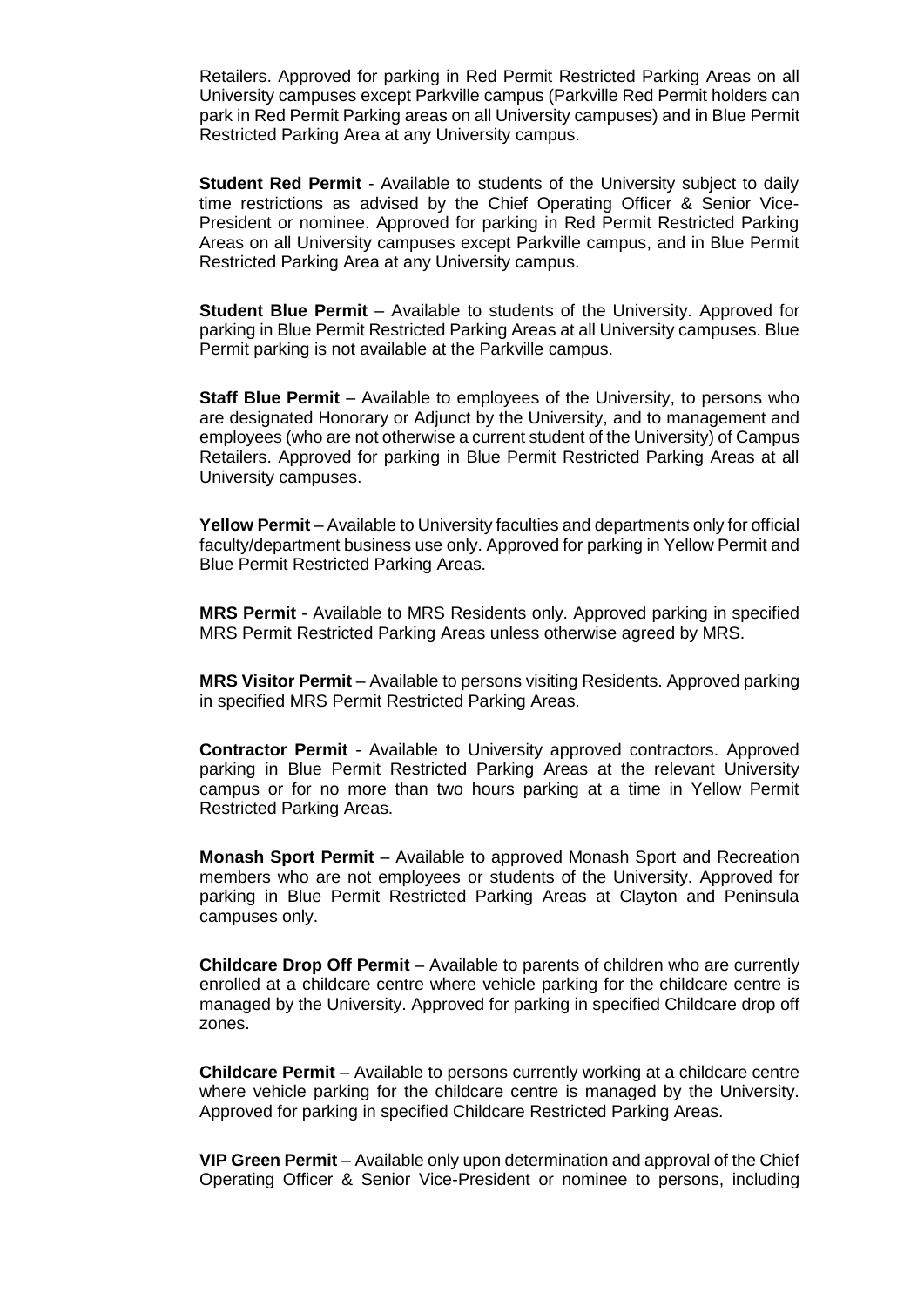University Council Members. Approved for parking in any Green Permit, Chancellery Green Permit, Chancellery Red Permit, Red Permit and Blue Permit Restricted Parking Areas.

**Emeritus Blue Permit** – Available to persons, designated Emeritus by the University, who are not paid employees or students of the University but who regularly visit the University. Approved for parking in Blue Permit Restricted Parking Areas at any University campus.

- (2) The number, type, period and Permit Fee for each type of Permit offered in any year shall be determined by the Chief Operating Officer & Senior Vice-President or nominee.
- (3) The number, type, period and Permit Fee for each type of Permit may be varied from time to time by the Chief Operating Officer & Senior Vice-President or nominee.
- (4) The University gives no undertaking that parking space shall be available in any particular Parking Area.
- (5) All Permits shall be valid (unless expired, revoked, cancelled or invalidated in accordance with these Rules) for the period stated in the relevant permit application and on the Permit System.
- (6) A Permit may be issued by the University subject to the Rules and where an applicant has accepted the terms and conditions relevant to the Permit and paid the Prescribed Fee.
- (7) Permits are subject to availability and the University has absolute discretion in issuing a Permit.
- (8) Where a Permit, for which there is a Permit Fee calculated on an annual basis, is purchased after the initial sale date, the prescribed fee will be prorated according to the number of days remaining until the expiry date of the annual permit.
- (9) Where the holder of a Permit, for which there is a Permit Fee calculated on an annual basis, surrenders the Permit on or before the expiry date, a prorated amount of the Permit Fee, less the Administration Fee, shall be refunded unless purchased by eligible staff through salary sacrifice.
- (10) Permit Holders are not authorised to sell, trade or otherwise dispose of a Permit to another person.
- (11) Applications for a Permit shall be completed by the applicant in the form and manner approved by the Chief Operating Officer & Senior Vice-President or nominee from time to time and may include (without limitation):
	- (a) The type of Permit applied for;
	- (b) The name and university identification number;
	- (c) An undertaking by the applicant that they have read, understood and accepted the Rules and the terms and conditions of an application;
	- (d) The vehicle registration numbers of the Vehicles in respect of which the Permit is sought, and
	- (e) The Permit Fee (if any) and method of payment.